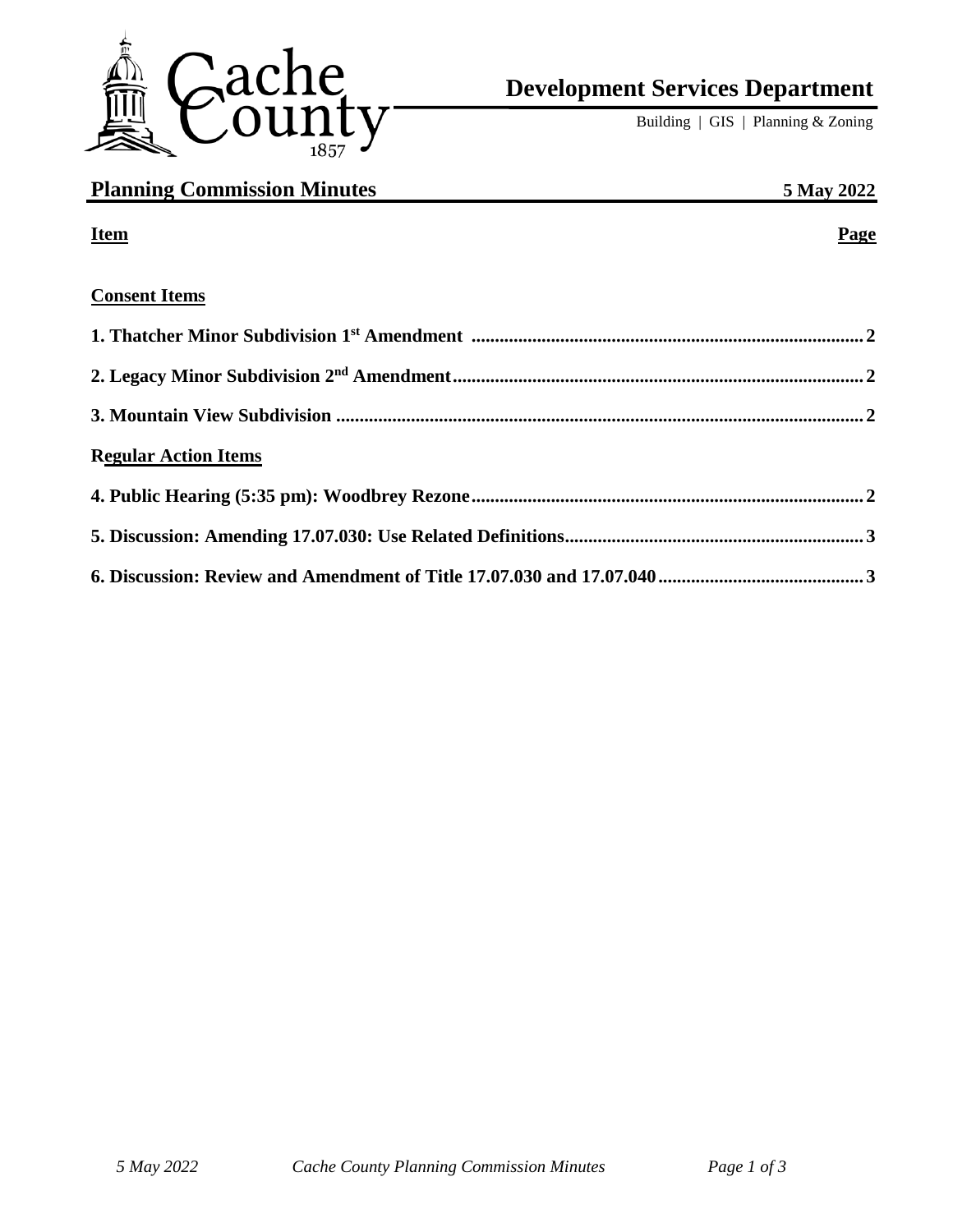**Present:** Angie Zetterquist, Tim Watkins, Lane Parker, Jason Watterson, Brady Christensen, Chris Sands, Melinda Lee, Brandon Spackman, Nathan Daugs, Taylor Sorensen, Megan Izatt

#### **Start Time: 05:30:00**

**Sands** called the meeting to order and **Christensen** gave the opening remarks.

**05:32:00**

**Agenda**

**Adopted with no changes.**

**05:33:00**

**Minutes**

**Minutes from April 7, 2022 approved with no changes.**

**05:33:00**

**Consent Items**

**#1 Thatcher Minor Subdivision 1st Amendment**

**#2 Legacy Minor Subdivision 2nd Amendment**

## **#3 Mountain View Subdivision – Extension Request**

*Spackman motioned to approve the consent agenda; Parker seconded; Passed 7, 0.*

**05:33:00**

**Regular Action Items**

**#4 Public Hearing (5:35 pm): Woodbrey Rezone**

**Zetterquist** reviewed the staff report for the Woodbrey Rezone.

**05:42:00**

*Parker motioned to open the public hearing for the Woodbrey Rezone; Christensen seconded; Passed 7, 0.*

**Kristy Nelson** commented that she wants to split the property so that her brother can build a home.

**Sands** asked why the request for the RU2.

**Ms. Nelson** commented that staff suggested RU2 over the RU5.